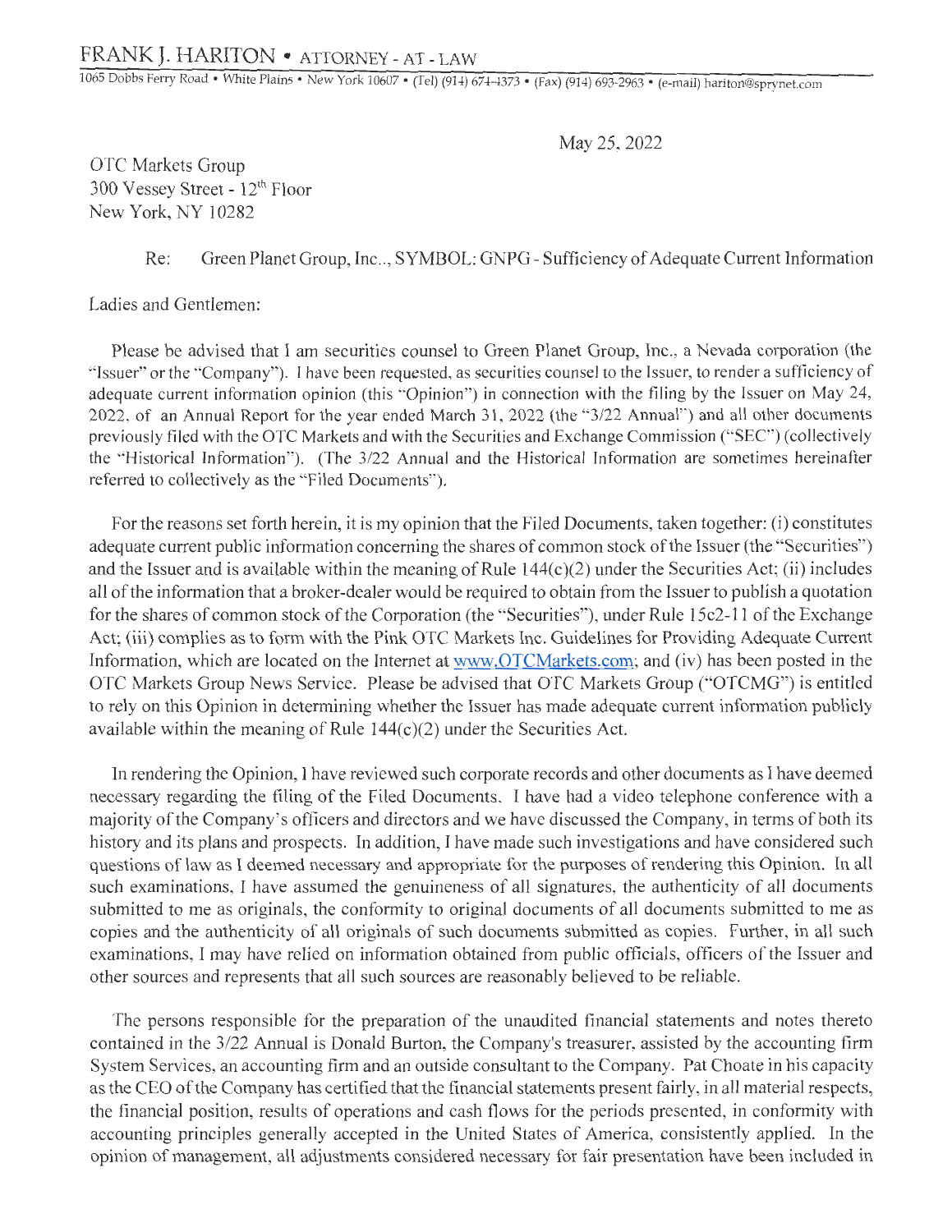## FRANK J. HARITON • ATTORNEY - AT - LAW OTC Markets Group May 25, 2022 Page 2

the financial statements. I believe Mr. Burton, with the assistance of Systems Services to have sufficient knowledge and understanding of financial and accounting matters to prepare this report.

The Issuer's transfer agent (the "Transfer Agent") is Olde Monmouth Stock Transfer Co., Inc., 200 Memorial Parkway, Atlantic Heights, NJ 07716. The telephone number of the transfer agent is (732) 872-2727. The Transfer Agent is registered with the Securities and Exchange Commission. I have reviewed a recent certified shareholders list with respect to the shares outstanding, the float and principal shareholders.

The documents containing the information concerning the Issuer and the Securities that are publicly available as of the date of this letter are the Filed Documents as defined above.

I have personally reviewed the Filed Documents together with all exhibits and it is my legal opinion that such information taken together comport with all necessary requirements of Rule  $144(c)(2)$  under Securities Act, and that to the best of my knowledge those documents taken together are accurate, up to date, and contain the most current information available on the Issuer, and that an interested investor would find current information therein which could help him/her objectively determine corporate and financially relevant information better enabling him/her to make an informed and educated and intelligent decision. I have discussed with management and received management's approval of this Opinion and all filings hereunder. Moreover, to the best of my knowledge, after inquiry of management of the Issuer, neither the Issuer nor its Board of Directors nor any 5% or greater shareholder is currently under investigation by any Federal or state regulatory authority for any violation of federal or state securities laws. Furthermore, after reasonable inquiry, I confirm the ownership information with respect to the Issuer's officers and directors and 5% beneficial owners set forth in the Filed Documents.

I am a resident of the State of New York and admitted to practice law in the State of New York. I have been retained by Issuer as its general securities counsel which includes being retained for the purpose of rendering this Opinion and related matters. My relationship as counsel to the Issuer is as a lawyer serving as securities counsel and as its corporate secretary and in connection therewith I have been retained for the purpose ofreviewing the current information provided by the Issuer. I do not own any shares of the Issuer's common stock or any other securities of the Issuer. I have never been prohibited from practicing before the Securities and Exchange Commission. To my knowledge, I am not currently under investigation by any federal or state or foreign regulatory authority and I have never been the subject of any proceeding by the SEC, the U.S Commodity Futures Trading Commission (CFTC), the Financial Industry Regulatory Authority (FINRA), or any other federal, state, or foreign regulatory agency. I am not now and have never been suspended or barred from practicing in any state or jurisdiction, and have never been charged in a civil or criminal case or been the subject of any investigation related thereto. This opinion is as to the laws of the States of Nevada and New York and the laws of the United States of America.

It appears the Issuer is currently not a "shell company" as defined under Rule 405 under the Securities Act and has never been a shell company in its past.

The opinions set forth herein are expressed as of the date hereof and remain valid so long as the document, instruments, records and certificates I have examined and relied upon, as noted above, are unchanged and the assumptions I have made, as noted above, are valid. While this Opinion is intended